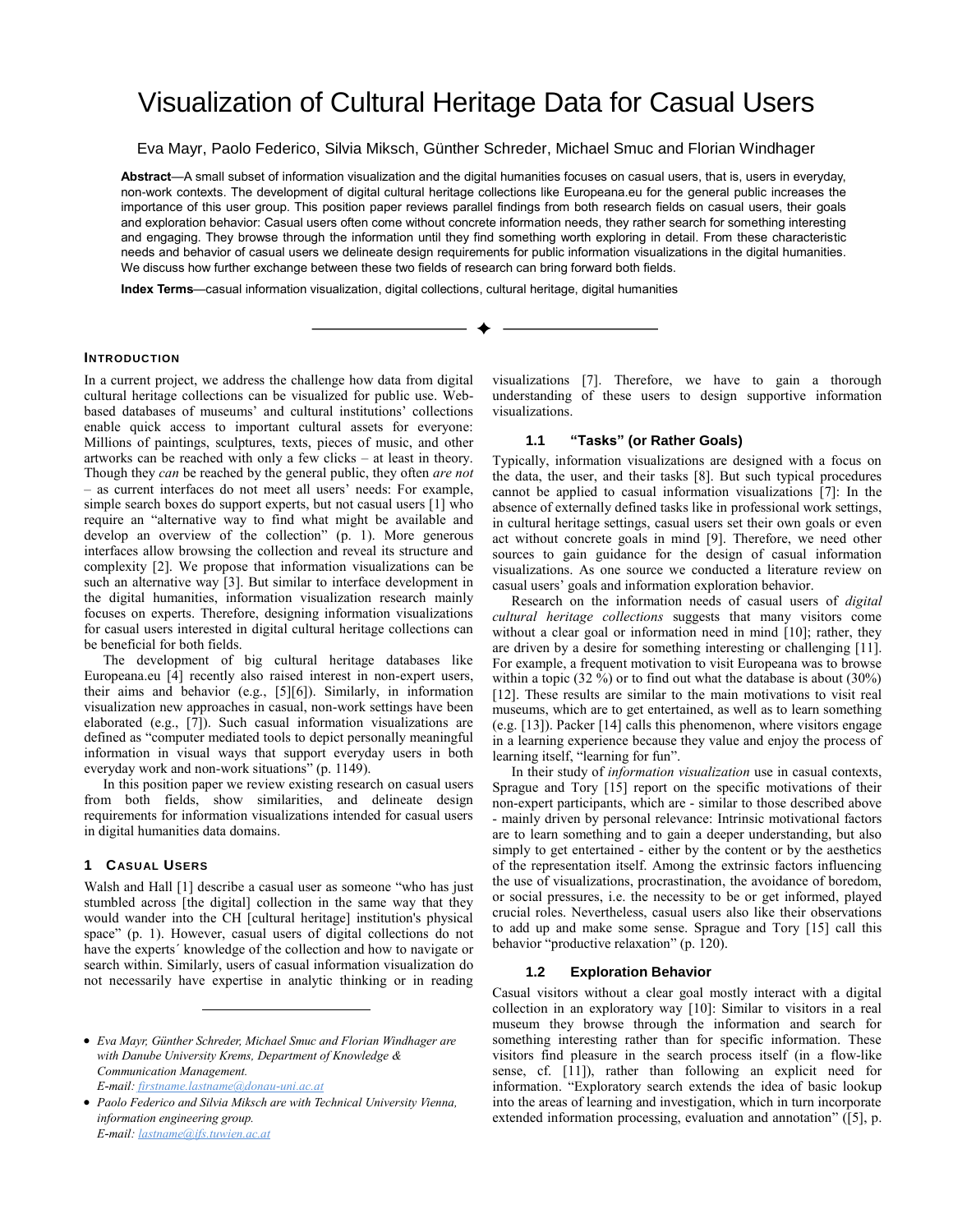1). Users encounter and engage with interesting information they were not even looking for.

A similar behaviour can be observed with casual users of *information visualizations*: In comparison to experts, they gain different forms of insights [\[7\]:](#page-2-5) They do not analyse the data in a detailed way, but become aware of basic patterns, gain a feeling for the data, and reflect on its social and personal relevance. Experts and laypeople also differ in how they gain insights: While expert users are driven by hypotheses and are actively hunting for insights, user studies showed that laypeople often gather insights in a more passive and eclectic way by collecting salient pieces of information [\[16\].](#page-2-14)  Doerk and colleagues [\[17\]](#page-2-15) call these users "information flaneurs" who look out for something interesting and worth exploring but without a specific goal in mind.

#### **2 DESIGN REQUIREMENTS**

In the casual use of digital cultural heritage collections, classical information visualization design guidelines cannot easily be applied [\[7\].](#page-2-5) As outlined, no predefined user tasks exist; rather users set their own goals and freely explore the collection. The users of digital cultural heritage collections are very heterogeneous, not only in their goals and motivations for use; therefore user requirements for this scenario are rare [\[18\]:](#page-2-16) Casual users' predominant "mode of exploratory searching as a means of overcoming uncertainty, developing mental models and exploring concepts about information needs has significant implications for system design" (p. 144).

If we look at the design of existing cultural heritage databases, they were often not created with the general public in mind, but rather as internal documentation [\[6\].](#page-2-17) From existing research on casual users we can delineate some design requirements for information visualizations in the digital cultural heritage collections realm:

#### **2.1 Providing Conceptual Orientation**

Villa and colleagues [\[10\]](#page-2-8) observed that visitors of a digital cultural heritage collection needed an orientation phase before they started browsing or searching the exhibition. Also, in information seeking orientation, that is a sense of overview and direction, is regarded important [\(\[17\],](#page-2-15) p.1218).

In real museums, conceptual orientation, that is information on the museums' content and structure, is often provided at the entrance. Such conceptual orientation can support visitors to real museums in their learning [\[19\].](#page-2-18) Similarly information on the structure of a database or online collection can support users during digital information seeking [\[17\].](#page-2-15) Additionally, knowledge about the metadata and the collection's structure is necessary for specific or more complex search requests in digital collections [\[5\]\[6\]](#page-2-4)[\[18\].](#page-2-16)

#### **2.2 Supporting Exploratory Search**

Casual users often have no specific information need, but still like to engage in a hedonic search process; this mode of exploratory search is an important behaviour in digital cultural heritage collections [\[10\]](#page-2-8) and casual information visualizations [\[11\]\[15\].](#page-2-9) But existing digital cultural heritage collections do not sufficiently support open, exploratory search [\[1\]\[5\].](#page-2-0) 

A recommendation derived from the last Europeana user survey was to better support browsing through the exhibits [\[12\].](#page-2-10) An interface for casual interaction with cultural heritage collections has to support gaining an overview and browsing through the topics (what Doerk et al. [\[17\]](#page-2-15) call horizontal exploration), and also engaging with details in a flow-like manner (vertical immersion).

#### **2.3 Increasing User Experience**

Digital cultural heritage collections for casual users should provide an entertaining learning experience [\[5\].](#page-2-4) Similarly, casual information visualization users search for a hedonistic experience [\[11\]\[15\].](#page-2-9)  Consequently, "visual information landscapes should be designed to be as inviting, inspiring, and informative as possible" ([\[17\],](#page-2-15) p. 1222).

#### **2.4 Keeping Cognitive Load Low**

Museum research shows that only limited cognitive resources are available for exploration [\[20\].](#page-2-19) Therefore, interfaces should reduce the cognitive load required for casual users to orient themselves in the digital collection  $\left[17\right]$  – for example by overviews and tools for arranging objects [\(\[18\]](#page-2-16) p. 143f.). When we can develop information visualizations which users can easily understand and where they can orient themselves without too much effort, enough cognitive resources are available to identify interesting information and to engage deeply with this information.

### **2.5 Enabling Intuitive Modes of Interaction**

For the interaction with casual information visualization, "simplicity, natural metaphors and intuitiveness will be important aspects" ([\[21\]](#page-2-20) p.123). Such intuitive modes of interaction should build on the users' prior knowledge [\[22\].](#page-2-21) This is especially challenging if interfaces are designed for a broad user group [\[23\]](#page-2-22) as is the case with digital cultural heritage collections.

## **3 DISCUSSION & CONCLUSIONS**

Our review showed that research on casual users of digital cultural heritage collections and on casual information visualizations addresses similar questions and gained similar results on their goals and exploration behavior. Therefore, we contend that exchange between these two fields of research could be extremely fruitful: We found that research on casual user characteristics and behavior seems to be more advanced in the digital humanities, whereas the design of interfaces is more advanced in casual information visualization research.

We discussed two prominent characteristics of casual users, namely the absence of tasks and their exploratory search behaviour and what requirements can be delineated for design. In museum research, the visual attraction power of exhibits is an important factor in guiding visitor exploration. Therefore, we assume that information visualizations can support casual users of digital cultural heritage collections in their exploratory search behaviour: They can provide a visual overview on the collection's content and structure and thereby facilitate conceptual orientation. From this overview users can interactively explore the collection and engage with interesting information more deeply. To meet the needs of casual users, the design of such information visualizations should also take care that it is high in user experience, that is does not require too much cognitive load, and that it builds on intuitive modes of interaction.

Currently we are not aware of interfaces that meet all of these criteria. Possible approaches include narrative interaction systems [22], that is, systems that build on users' existing cognitive scripts and activate a narrative mode of thought. Such interfaces can be processed in a more intuitive way; thereby cognitive load is lower and user experience is higher. However, the amount of user control has to be carefully selected, to allow sufficient free exploration behavior. Though storytelling is an emerging topic in information visualization [\[24\],](#page-2-23) there were not many implementations of information visualizations in the cultural heritage realm yet [\[25\].](#page-2-24)

A different design approach are multidimensional visualization tools such as the space-time-cube [\[3\],](#page-2-2) that provide an overview on multiple data dimensions and thereby conceptual orientation in an engaging way. But in addition to providing an overview, these visualization tools should also enable browsing the collections. To our knowledge, the space-time-cube was not yet implemented as navigation tool for information exploration. Also, though existing user studies on this visualization method are promising, they are rare and do not cover the setting of casual information exploration.

An important design question for casual settings is the amount of guidance given [\[26\]:](#page-2-25) How much guidance do casual users need? In real museums, users can stroll around superficially guided only by the museum's layout, they can take in as much guiding information as possible by reading the introductory texts and exhibition leaflets, or follow a guided tour through an exhibition. Similarly, for digital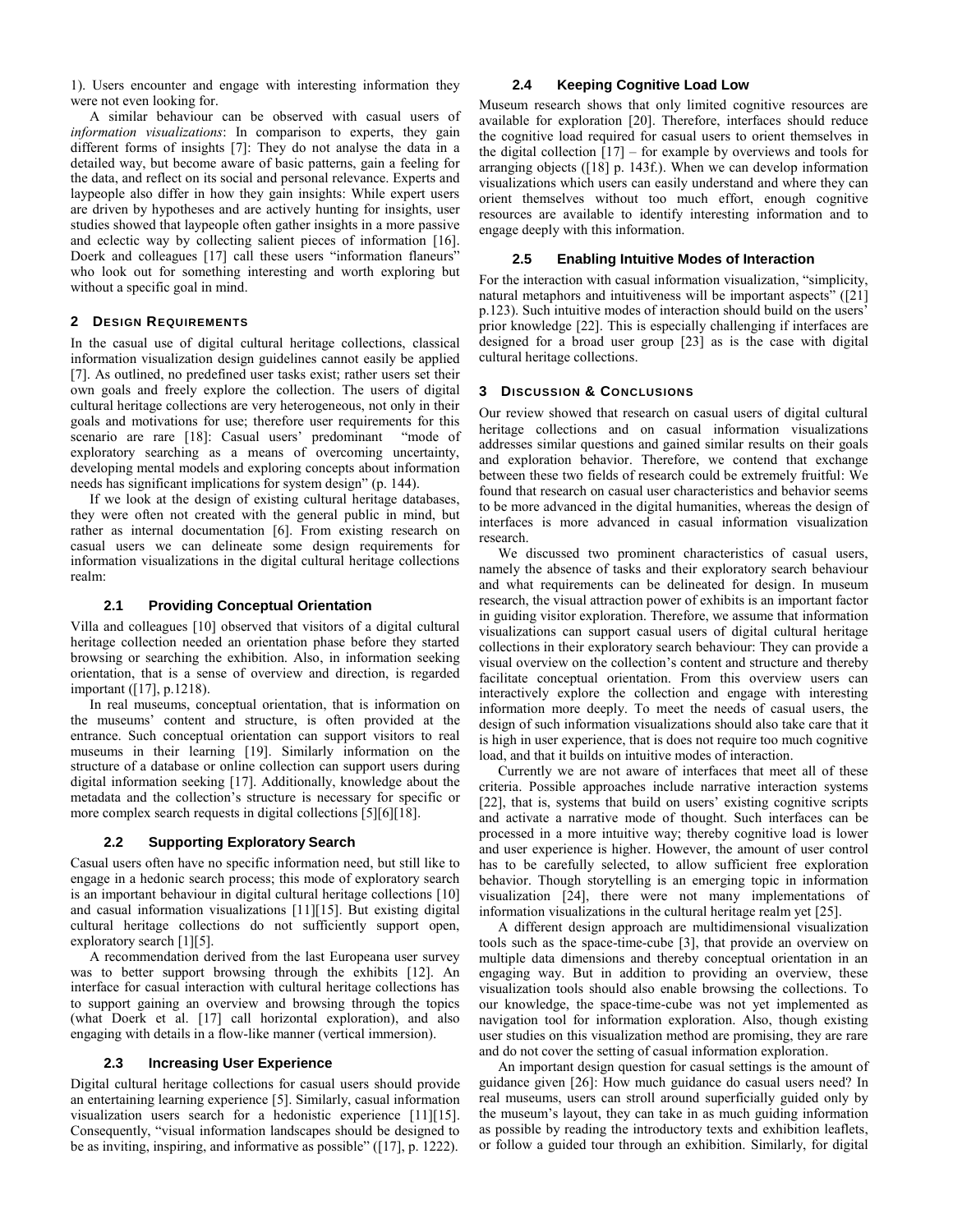cultural heritage collections, guiding interfaces like adaptive recommender systems [\[27\]](#page-3-0) or guided tours [\[18\]](#page-2-16) do provide different degrees of guidance. What is the right amount of guidance for casual users? We think that too much guidance does not meet the casual user's need of free information exploration. But with too little guidance they cannot orient themselves in the collection and will not be able to explore the information. Therefore, a certain degree of guidance should be provided, but still the user should be sufficiently free to explore interesting information in depth. However, the actual amount of guidance needed will likely depend on certain user characteristics like the existing prior knowledge or preferred information processing strategies.

We contend that many questions remain to be solved for casual information visualization of digital cultural heritage collections. As outlined in the beginning of this paper, the typical design procedure of information visualizations along with users' tasks [\[8\]](#page-2-6) is not viable in casual settings. Therefore, we first conducted a literature review on the user group's intentions and information exploration behaviour. In addition, we propose a user-centred design process for casual systems [\[28\],](#page-3-1) as innovative designs meeting the requirements of casual users should be developed in close collaboration with users. Novel information visualizations for digital cultural heritage collections should not only address typical elements of user interaction, such as attractiveness and ease of use, but also incorporate elements that help to reduce cognitive load and enable browsing and in-depth exploration of detailed information alike. Though information visualizations designs cannot be aligned with user tasks, they can be aligned with their typical behaviours and goals. Iterative usability and user-experience engineering processes allow continuous checking whether the designs inspire casual users, help them in orienting themselves in the collection and support their exploration behaviour. Only if we observe casual users in their natural environment and better understand their goals and exploration behaviour, we will be able to develop better information visualizations for digital cultural heritage collections for actual use by the general public.

### **ACKNOWLEDGMENTS**

This research has been supported by the Austrian Science Fund (FWF), Project No. P28363,

[http://www.donau-uni.ac.at/en/polycube/,](http://www.donau-uni.ac.at/en/polycube/) and the Austrian Research Promotion Agency (FFG), Project No. 835937.

## **REFERENCES**

- <span id="page-2-0"></span>[1] Walsh, D. & Hall, M. (2015). Just looking around: Supporting casual users initial encounters with Digital Cultural Heritage. In M. Gäde, M. M. Hall, H. Huurdeman, J. Kamps, M. Koolen, M. Skov, E. Toms, & D. Walsh (Eds.), Proceedings of the First International Workshop on Supporting Complex Search Tasks. http://ceur-ws.org/Vol-1338/paper\_6.pdf [2016-06-25].
- <span id="page-2-1"></span>[2] Whitelaw, M. (2015). Generous interfaces for digital cultural collections. *Digital Humanities Quarterly 9*(1)
- <span id="page-2-2"></span>Windhager F., Mayr, E., Schreder, G., Smuc, M., Federico, P., & Miksch, S. (2016) Reframing Cultural Heritage Collections in a Visualization Framework of Space-Time Cubes. In M. Düring, A. Jatowt, J. Preiser-Kapeller, A. van den Bosch (Eds.), Proceedings of the 3rd HistoInformatics Workshop. http://ceur-ws.org/Vol-1632/paper\_3.pdf [2016-07-10]
- <span id="page-2-3"></span>[4] Purday, J. (2009). Think culture: Europeana.eu from concept to construction. *Electronic Library*, *27*: 919–937, 2009.
- <span id="page-2-4"></span>[5] Goodale, P., Clough, P., Ford, N., Hall, M., Stevenson, M., Fernando, S., Aletras, N., Fernie, K., Archer, P., & De Polo, A. (2012). Usercentred design to support exploration and path creation in cultural heritage collections. In: Proceedings of EuroHCIR2012 (pp. 75-78).
- <span id="page-2-17"></span>[6] Koolen, M., Kamps, J., & de Keijzer, V. (2009). Information retrieval in cultural heritage. *Interdisciplinary Science Reviews, 34*, 268-284.
- <span id="page-2-5"></span>[7] Pousman, Z., Stasko, J. T., & Mateas, M. (2007). Casual information visualization: Depictions of data in everyday life. *IEEE Transactions on Visualization & Computer Graphics, 13*, 1145–1152.
- <span id="page-2-6"></span>[8] Miksch, S. & Aigner, W. (2014). A matter of time: Applying a data– users–tasks design triangle to visual analytics of time-oriented data. *Computer & Graphics, 38*, 286–290.
- <span id="page-2-7"></span>[9] Mayr, E. (2009). Awareness of shared goals and adaptation of information to support learning in museums. Tübingen: Universität Tübingen.
- <span id="page-2-8"></span>[10] Villa, R., Clough, P., Hall, M., & Rutter, S. (2013). Search or browse? Casual information access to a cultural heritage collection. *EuroHCIR2013* (pp. 19-22).
- <span id="page-2-9"></span>[11] Wilson, M. L. & Elsweiler, D. (2010). Casual-leisure searching: The exploratory search scenarios that break our current models. In *Proceedings of the Fourth Workshop on Human-Computer Interaction and Information Retrieval* (pp. 28 -31).
- <span id="page-2-10"></span>[12] Blackwood, A. (2014). Europeana User Survey 2014 – Report. Retrieed from: http://www.slideshare.net/Europeana/europeana-user-survey-2014-report [2015-02-14]
- <span id="page-2-11"></span>[13] Falk, J. H., Moussouri, T., & Coulson, D. (1998). The effect of visitors 'agendas on museum learning. *Curator: The Museum Journal*, *41*(2), 107-120.
- <span id="page-2-12"></span>[14] Packer, J. (2006). Learning for fun: The unique contribution of educational leisure experiences. *Curator: The Museum Journal*, *49*(3), 329-344.
- <span id="page-2-13"></span>[15] Sprague, D., & Tory, M. (2012). Exploring how and why people use visualizations in casual contexts: Modeling user goals and regulated motivations. *Information Visualization, 11*, 106–123.
- <span id="page-2-14"></span>[16] Smuc, M., Mayr, E., & Risku, H. (2010). Is your user hunting or gathering insights? Identifying insight drivers across domains. In E. Bertini, H. Lam, & A. Perer (Eds.), *Proceedings of BELIV'10* (pp. 49- 54). NY: ACM.
- <span id="page-2-15"></span>[17] Dörk, M., Carpendale, S., & Williamson, C. (2011). The information flaneur: A fresh look at information seeking. In *Proceedings of CHI 2011* (pp. 1215-1224). New York: ACM.
- <span id="page-2-16"></span>[18] Goodale, P., Clough, P., Hall, M., Stevenson, M., Fernie, K., & Griffiths, J. (2014). Supporting information access and sensemaking in digital cultural heritage environments. In L. Bolikowski, V. Casarosa, P. Goodale, N. Houssos, P. Manghi, &J. Schirrwagen (Eds.), *Theory and Practice of Digital Libraries--TPDL 2013 Selected Workshops* (pp. 143- 154). Cham, CH: Springer.
- <span id="page-2-18"></span>[19] Anderson, D., & Lucas, K. B. (1997). The effectiveness of orienting students to the physical features of a science museum prior to visitation. *Research in Science Education*, *27*, 485-495.
- <span id="page-2-19"></span>[20] Davey, G. (2005). What is museum fatigue? *Visitor Studies Today, 8*(3), 17-21.
- <span id="page-2-20"></span>[21] Dix, A., Pohl, M. & Ellis, G. (2010). Perception and cognitive aspects. In D. Keim, J. Kohlhammer, G. Ellis & F. Mansmann (Eds.), *Mastering the information age. Solving problems with visual analytics* (pp. 109- 130). Goslar: Eurographics Association.
- <span id="page-2-21"></span>[22] Blackler, A. L., & Hurtienne, J. (2007). Towards a unified view of intuitive interaction: definitions, models and tools across the world. *MMI-interaktiv*, *13*, 36-54.
- <span id="page-2-22"></span>[23] Schreder, G. Siebenhandl, K., Mayr, E., Smuc, M., & Nagl, M. (2011). Narrative interaction as means for intuitive public information systems. *International Journal of Public Information Systems, 7*, 143-149. http://www.ijpis.net/ojs/index.php/IJPIS/article/download/91/86
- <span id="page-2-23"></span>[24] Segel, E., & Heer, J. (2010). Narrative visualization: Telling stories with data. *IEEE transactions on visualization and computer graphics*, *16*(6), 1139-1148.
- <span id="page-2-24"></span>[25] Chen, K., Dörk, M., & Dade-Robertson, M. (2014). Exploring the Promises and Potentials of Visual Archive Interfaces. In *iConference 2014 Proceedings* (p. 735-741).
- <span id="page-2-25"></span>[26] Ceneda, D., Miksch, S., Gschwandtner, T., Schulz, H. J., Streit, M., May, T., & Tominski, C. (2016) Characterizing Guidance in Visual Analytics, *IEEE Transactions on Visualization and Computer Graphics* doi: 10.1109/TVCG.2016.2598468